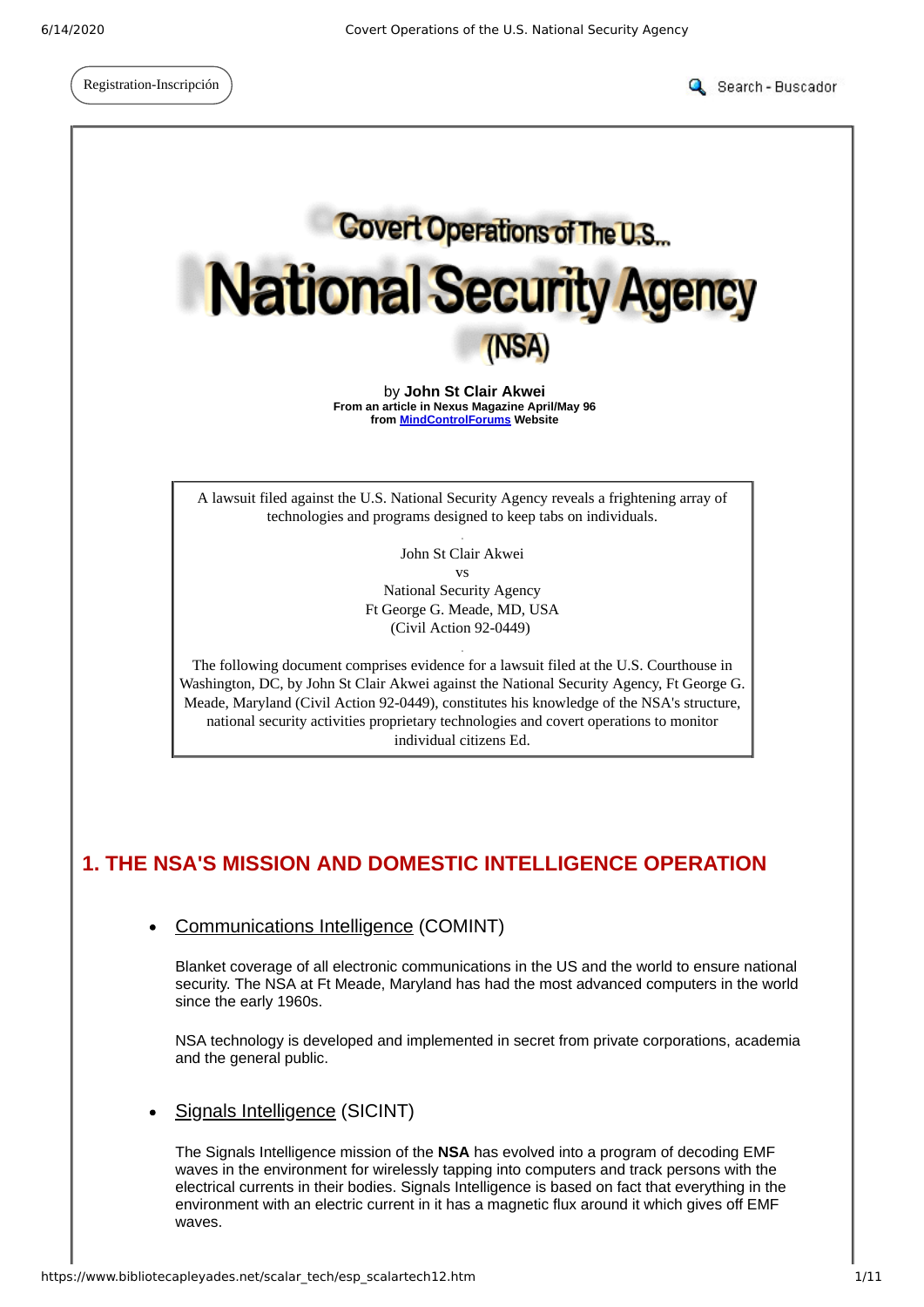The **NSA/DoD** [Department of Defense] developed proprietary advanced digital equipment which can remotely analyze all objects whether manmade or organic, that have electrical activity.

### Domestic Intelligence (DOMINT)

The **NSA** has records on all US citizens. The NSA gathers information on US citizen who might be of interest to any of the over 50,000 NSA agents (**HUMINT**). These agents are authorized by executive order to spy on anyone. The NSA has a permanent national security anti-terrorist surveillance network in place. This surveillance network is completely disguised and hidden from the public.

Tracking individuals in the US is easily and cost-effectively implemented with NSA's electronic surveillance network. This network (*DOMINT*) covers the entire US, involves tens of thousands of NSA personnel, and tracks millions of persons simultaneously . Costeffective implementation of operations is assured by NSA computer technology designed to minimize operations costs. NSA personnel serve in quasi-public positions in their communities and run cover businesses and legitimate businesses that can inform the intelligence community of persons they would want to track.

NSA personnel in the community usually have cover identities such as social workers, lawyers and business owners.

### Individual Citizens Occasionally Targeted for Surveillance by Independently Operating NSA Personnel

*NSA personnel* can control the lives of hundreds of thousands of individuals in the US by using the NSA's domestic intelligence network and cover businesses.

The operations independently run by them can sometimes go beyond the bounds of law. Long-term control and sabotage of tens of thousands of unwitting citizens by NSA operatives is likely to happen.

*NSA DOMINT* has the ability to assassinate US citizens covertly or run covert psychological control operations to cause subjects to be diagnosed with ill mental health.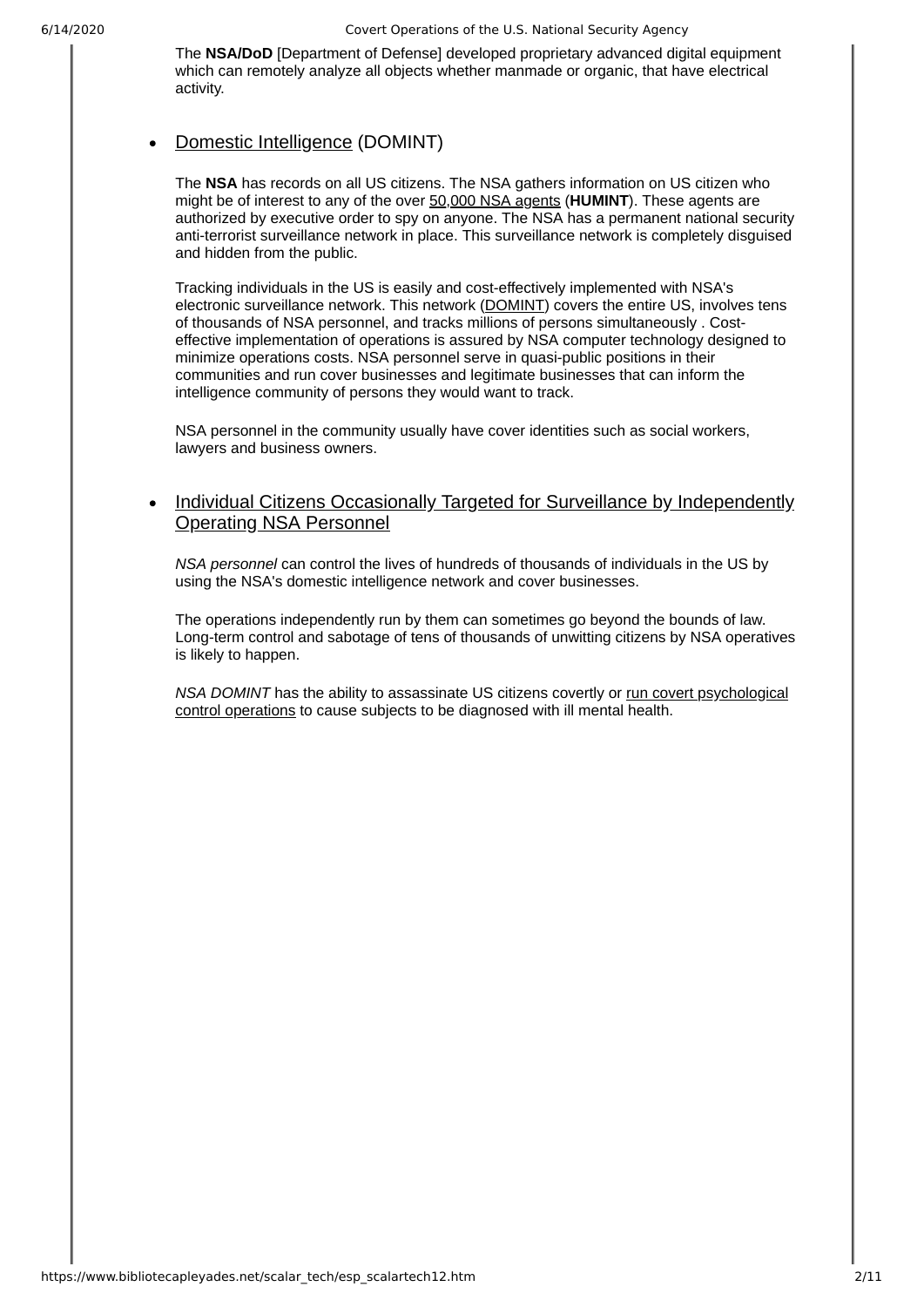

These computers monitor all communications at the transmitting and receiving ends.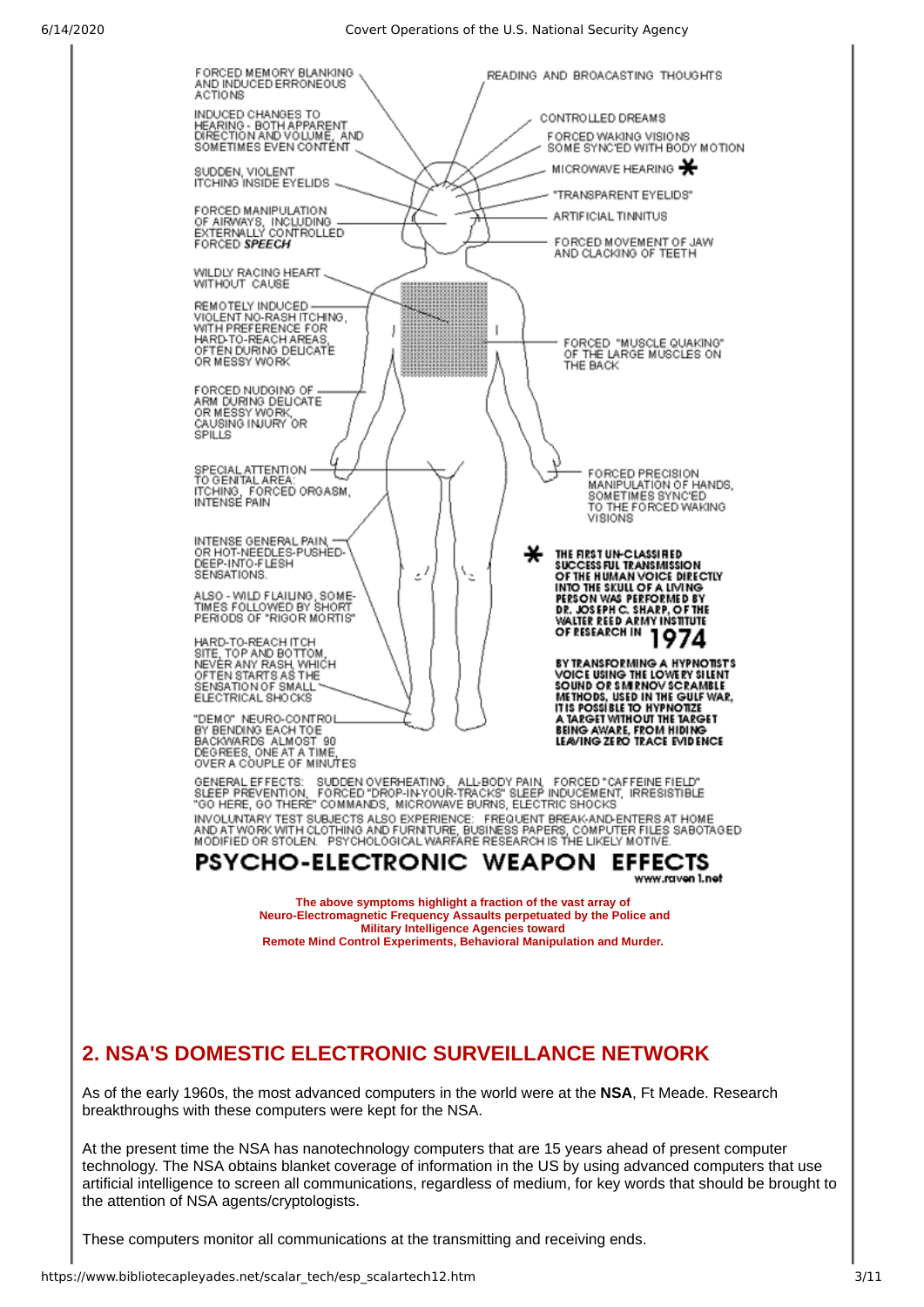This blanket coverage of the US is a result of the *NSA's Signals Intelligence* (**SIGINT**) mission. The NSA's electronic surveillance network is based on a cellular arrangement of devices that can monitor the entire EMF (electromagnetic frequency) spectrum.

This equipment was developed, implemented and kept secret in the same manner as other electronic warfare programs.

### Signals Intelligence Remote Computer Tampering

The NSA keeps track of all PCs and other computers sold in the US.

This is an integral part of the Domestic Intelligence network. The NSA's EMF equipment can tune in **RF** (remote frequency) emissions from personal computer circuit boards (while filtering out emissions from monitors and power sup- plies).

The RF emission from PC circuit boards contains digital information in the PC. Coded RF waves from the NSA's equipment can resonate PC circuits and change data in the PCs. Thus the NSA can gain wireless modem-style entry into any computer in the country for surveillance or anti-terrorist electronic warfare.

### Detecting EMF Fields in Humans for Surveillance

A subject's bioelectric field can be remotely detected, so subjects can be monitored anywhere they are.

With special **EMF** equipment NSA cryptologists can remotely read evoked potentials (from EEGs). These can be decoded into a person's brain-states and thoughts. The subject is then perfectly monitored from a distance. NSA personnel can dial up any individual in the country on the Signals Intelligence EMF scanning network and the NSA's computers will then pinpoint and track that person 24 hours a day.

The **NSA** can pick out and track anyone in the US.

## Mind Control Information Feedback Paths: Disparity and Repression

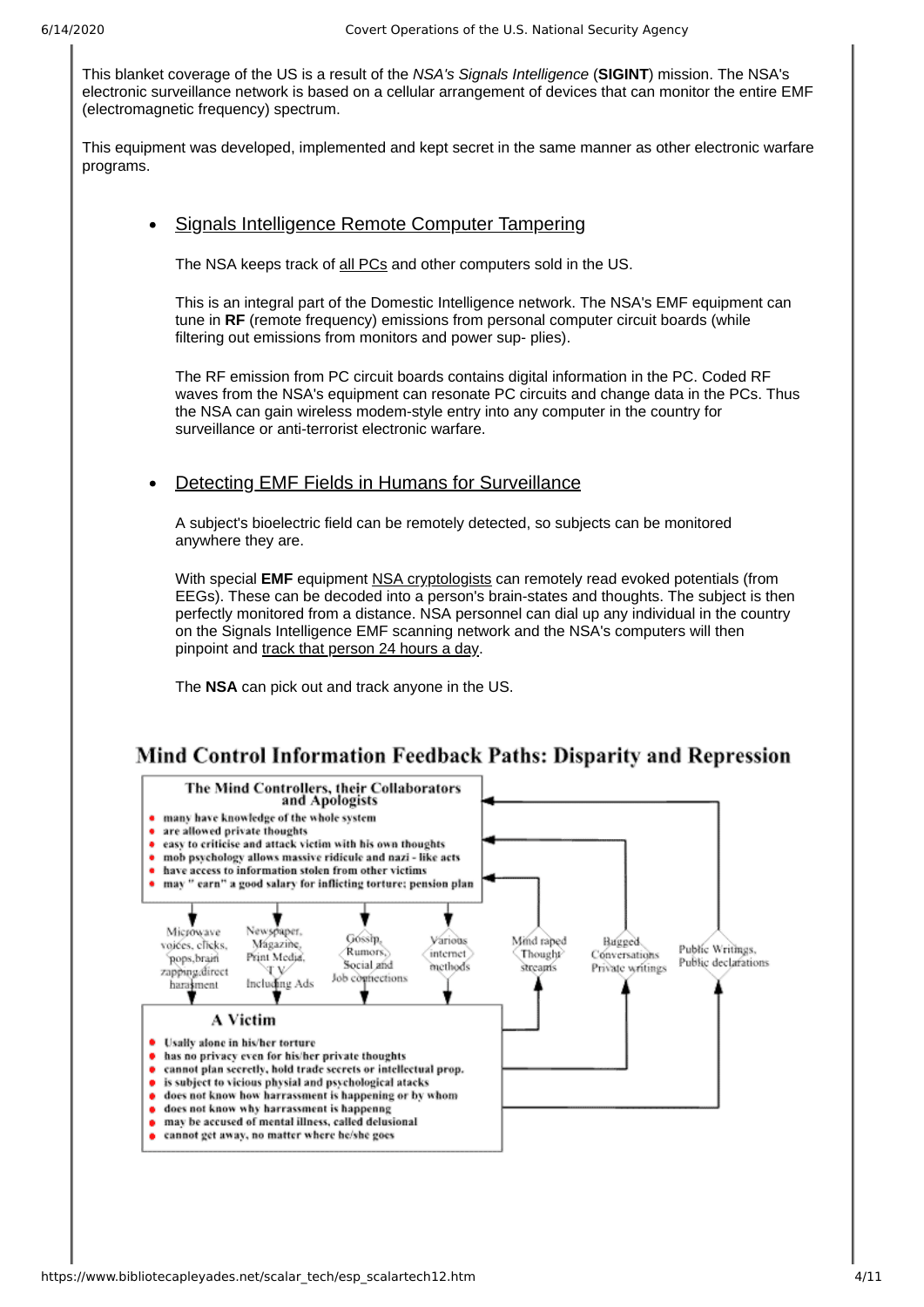## **3. NSA SIGNALS INTELLIGENCE USE OF EMF BRAIN STIMULATION**

*NSA Signals Intelligence* uses *EMF Brain Stimulation* for *Remote Neural Monitoring* (**RNM**) and *Electronic Brain Link* (**EBL**).

EMF Brain Stimulation has been in development since the [MKULTRA program](https://www.bibliotecapleyades.net/sociopolitica/esp_sociopol_mindcon02.htm) of the early 1950s, which included neurological research into radiation (non-ionizing EMF) and bioelectric research and development.

The resulting secret technology is categorized at the National Security Archives as "*Radiation Intelligence*", defined as,

"information from unintentionally emanated electromagnetic waves in the environment, not including radioactivity or nuclear detonation".

Signals Intelligence implemented and kept this technology secret in the same manner as other electronic warfare programs of the US Government.

The NSA monitors available information about this technology and withholds scientific research from the public. There are also international intelligence agreements to keep this technology secret.

The NSA has proprietary electronic equipment that analyze electrical activity in humans from a distance. NSA computer generated brain mapping can continuously monitor all of the electrical activity in the brain continuously. The NSA records and decode individual brain maps (of hundreds of thousands of persons) for national security purposes. EMF Brain Stimulation is also secretly used by the military for brain-to-computer link (in military fighter aircraft, for example).

For electronic surveillance purposes, electrical activity in the speech center of the brain can be translated into the subject's verbal thoughts. RNM can send encoded signals to the brain's auditory cortex, thus allowing audio communications direct to the brain (bypassing the ears). NSA operatives can use this covertly to debilitate subjects by simulating auditory hallucinations characteristic of paranoid schizophrenia.

Without any contact with the subject, **Remote Neural Monitoring** can map out electrical activity from the visual cortex of a subject's brain and show images from the subject's brain on a video monitor. NSA operatives see what the surveillance subject's eyes are seeing. Visual memory can also be seen. RNM can send images direct to the visual cortex, bypassing the eyes and optic nerves.

NSA operatives can use this surreptitiously to put images into a surveillance subject's brain while they are in REM sleep for brain-programming purposes.

### Capabilities of NSA Operatives Using RNM

There has been a Signals Intelligence network in the US since the 1940s.

The NSA, Ft Meade has in place a vast two-way wireless RNM system which is used to track subjects and non-invasively monitor audio-visual information in their brains. This is all done with no physical contact with the subject. RNM is the ultimate method of surveillance and domestic intelligence. Speech, 3D sound and subliminal audio can be sent to the auditory cortex of the subject's brain (bypassing the ears), and images can be sent into the visual cortex. RNM can alter a subject's perceptions, moods and motor control.

Speech cortex/auditory cortex link has become the ultimate communications system for the intelligence community. RNM allows for a complete audio-visual brain-to-brain link or brainto-computer link.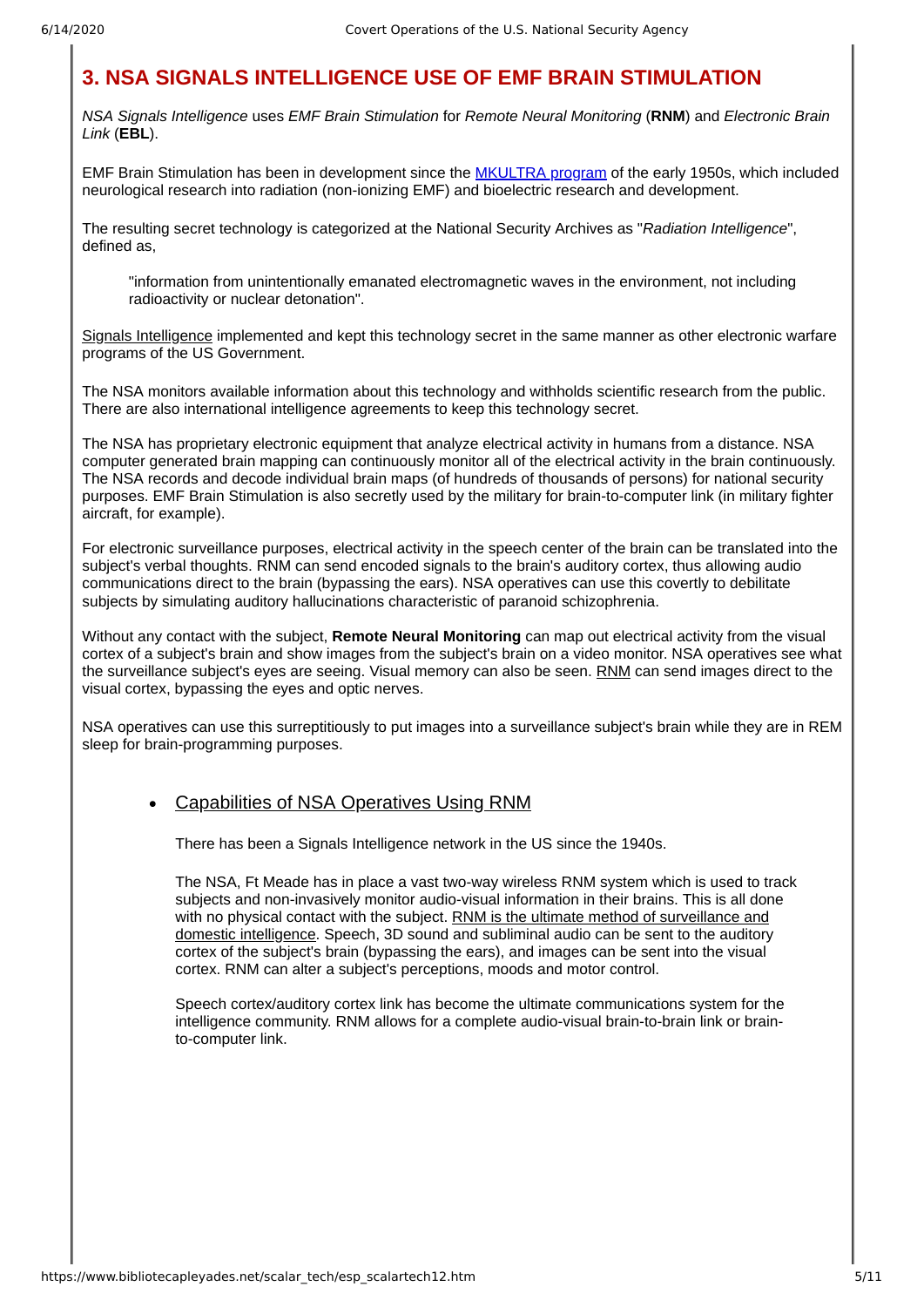

**[The above is a simple flowchart of Nuero-Electromagnetic Frequency Assaults](http://web.archive.org/web/20040405081830/http:/members.tripod.com/mdars/meth/meth.htm) showing methods that can be perpetuated by the Police and Military Intelligence Agencies toward Remote Mind Control Experiments, Behavioural Manipulation and Murder.** 

## **4. NATIONAL SECURITY AGENCY SIGNALS INTELLIGENCE ELECTRONIC BRAIN LINK TECHNOLOGY**

*NSA SIGINT* can remotely detect, identify and monitor a person's bioelectric fields.

The NSA's Signals Intelligence has the proprietary ability to monitor remotely and non-invasively information in the human brain by digitally decoding the evoked potentials in the 30-50 Hz, 5 milliwatt electromagnetic emissions from the brain.

Neuronal activity in the brain creates a shifting electrical pattern that has a shifting magnetic flux. This magnetic flux puts out a constant 30-50 Hz, 5 milliwatt electromagnetic (EMF) wave.

Contained in the electromagnetic emission from the brain are spikes and patterns called "evoked potentials". Every thought, reaction, motor command, auditory event and visual image in the brain has a corresponding "evoked potential" or set of "evoked potentials". The EMF emission from the brain can be decoded into the current thoughts, images and sounds in the subject's brain.

NSA SIGINT uses EMF-transmitted Brain Stimulation as a communications system to transmit information (as well as nervous system messages) to intelligence agents and also to transmit to the brains of covert operations subjects (on a non-perceptible level).

EMF Brain Stimulation works by sending a complexly coded and pulsed electromagnetic signal to trigger evoked potentials (events) in the brain, thereby forming sound and visual images in the brain's neural circuits. EMF Brain Stimulation can also change a person's brain-states and affect motor control.

Two-way electronic Brain Link is done by remotely monitoring neural audio-visual information while transmitting sound to the auditory cortex (bypassing the ears) and transmitting faint images to the visual cortex (bypassing the optic nerves and eyes). The images appear as floating 2D screens in the brain.

Two-way electronic Brain Link has become the ultimate communications system for CIA/NSA personnel. Remote neural monitoring (**RNM**, remotely monitoring bioelectric information in the human brain) has become the ultimate surveillance system.

It is used by a limited number of agents in the US Intelligence Community.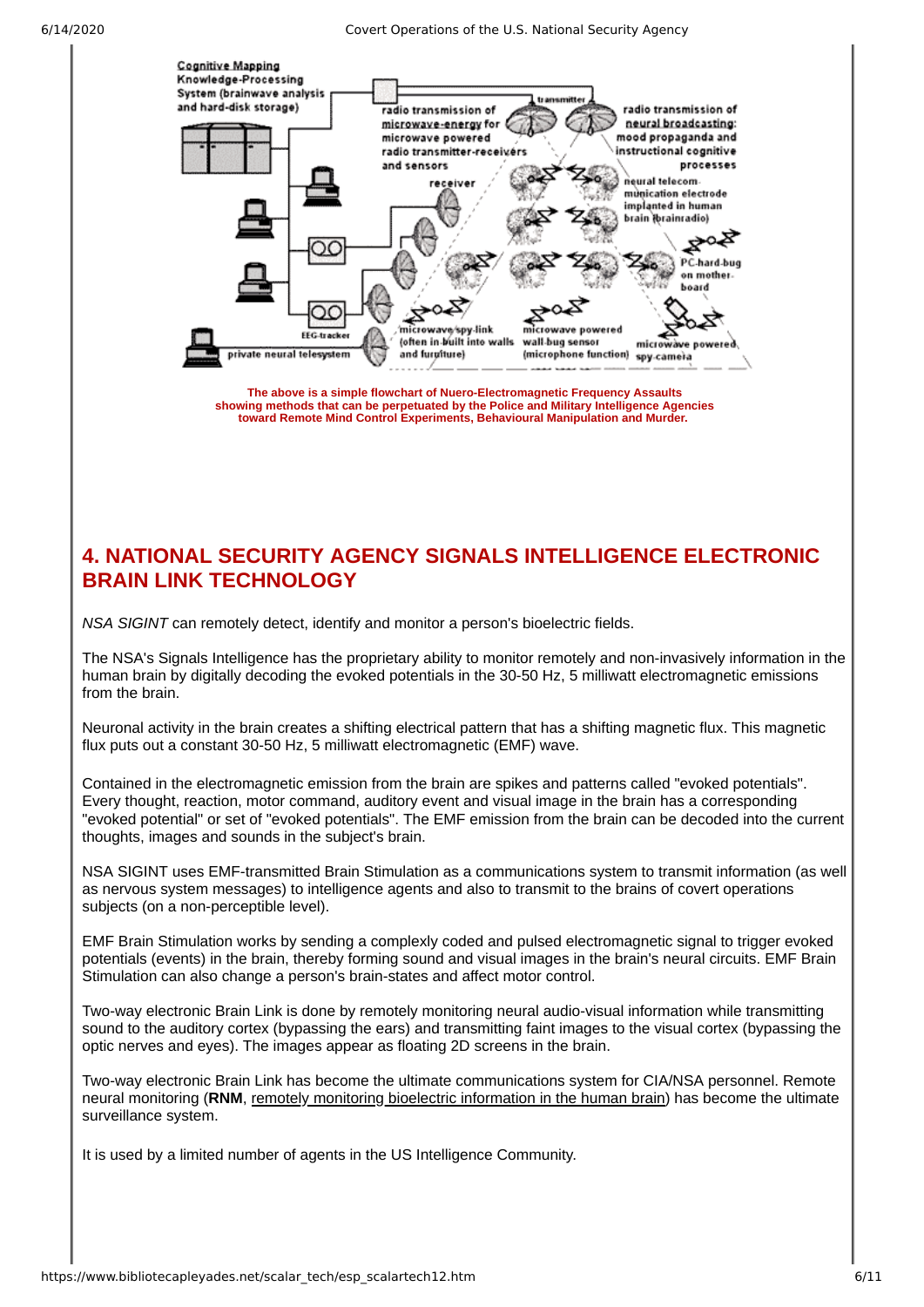6/14/2020 Covert Operations of the U.S. National Security Agency



This modulated information can be put into the brain at varying intensities from subliminal to perceptible. Each person's brain has a unique set of bioelectric resonance/entrainment frequencies. Sending audio information to a person's brain at the frequency of another person's auditory cortex would result in that audio information not being perceived.

The Plaintiff learned of RNM by being in two-way RNM contact with the Kinnecome group at the NSA, Ft Meade.

They used RNM 3D sound direct to the brain to harass the Plaintiff from October 1990 to May 1991.

As of 5/91 they have had two-way RNM communications with the Plaintiff and have used RNM to attempt to incapacitate the Plaintiff and hinder the Plaintiff from going to the authorities about their activities against the Plaintiff in the last 12 years. The Kinnecome group has about 100 persons working 24 hours a day at Ft Meade.

They have also brain-tapped persons the Plaintiff is in contact with to keep the Plaintiff isolated.

This is the first time ever that a private citizen has been harassed with RNM and has been able to bring a lawsuit against NSA personnel misusing this intelligence operations method.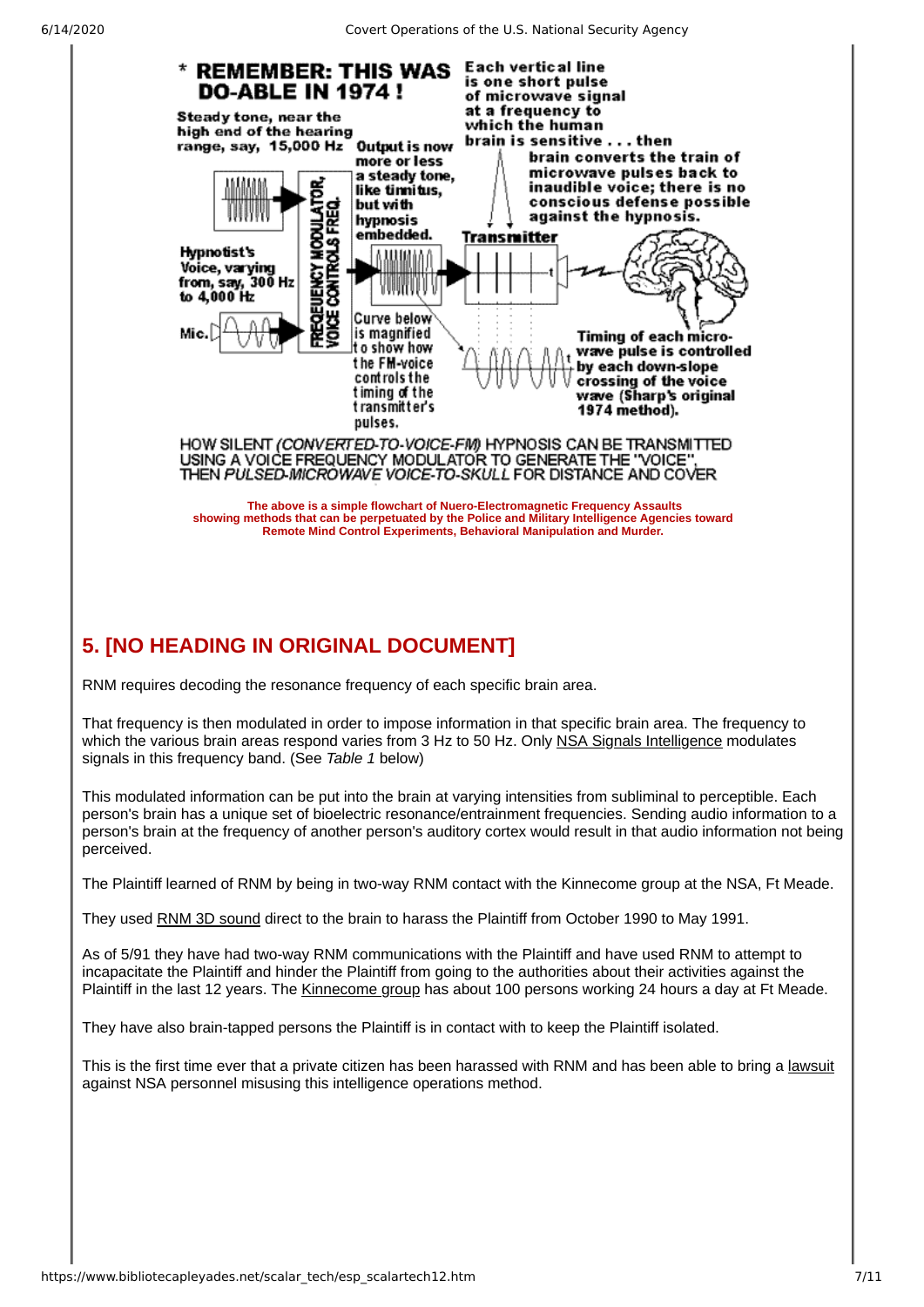

# **6. NSA TECHNIQUES AND RESOURCES**

Remote monitoring/tracking of individuals in any location, inside any building, continuously, anywhere in the country.

A system for inexpensive implementation of these operations allows for thousands of persons in every community to be spied on constantly by the NSA.

### Remote RNM Devices

NSA's RNM equipment remotely reads the evoked potentials (**EEGs**) of the human brain for tracking individuals, and can send messages through the nervous systems to affect their performance. RNM can electronically identify individuals and track them anywhere in the US.

This equipment is on a network and is used for domestic intelligence operations, government security and military base security, and in case of bioelectric warfare.

### Spotters and Walk-Bys in Metropolitan Areas

Tens of thousands of persons in each area working as spotters and neighbourhood/business place spies (sometimes unwittingly) following and checking on subjects who have been identified for covert control by NSA personnel.

Agents working out of offices can be in constant communication with spotters who are keeping track of the NSA's thousands of subjects in public. NSA agents in remote offices can instantly identify (using~ RNM) any individual spotted in public who is in contact with surveillance subject.

Chemicals and Drugs into Residential Buildings with Hidden NSA Installed and Maintained Plastic Plumbing lines

https://www.bibliotecapleyades.net/scalar\_tech/esp\_scalartech12.htm 8/11 The NSA has kits for running lines into residential tap water and air ducts of subjects for the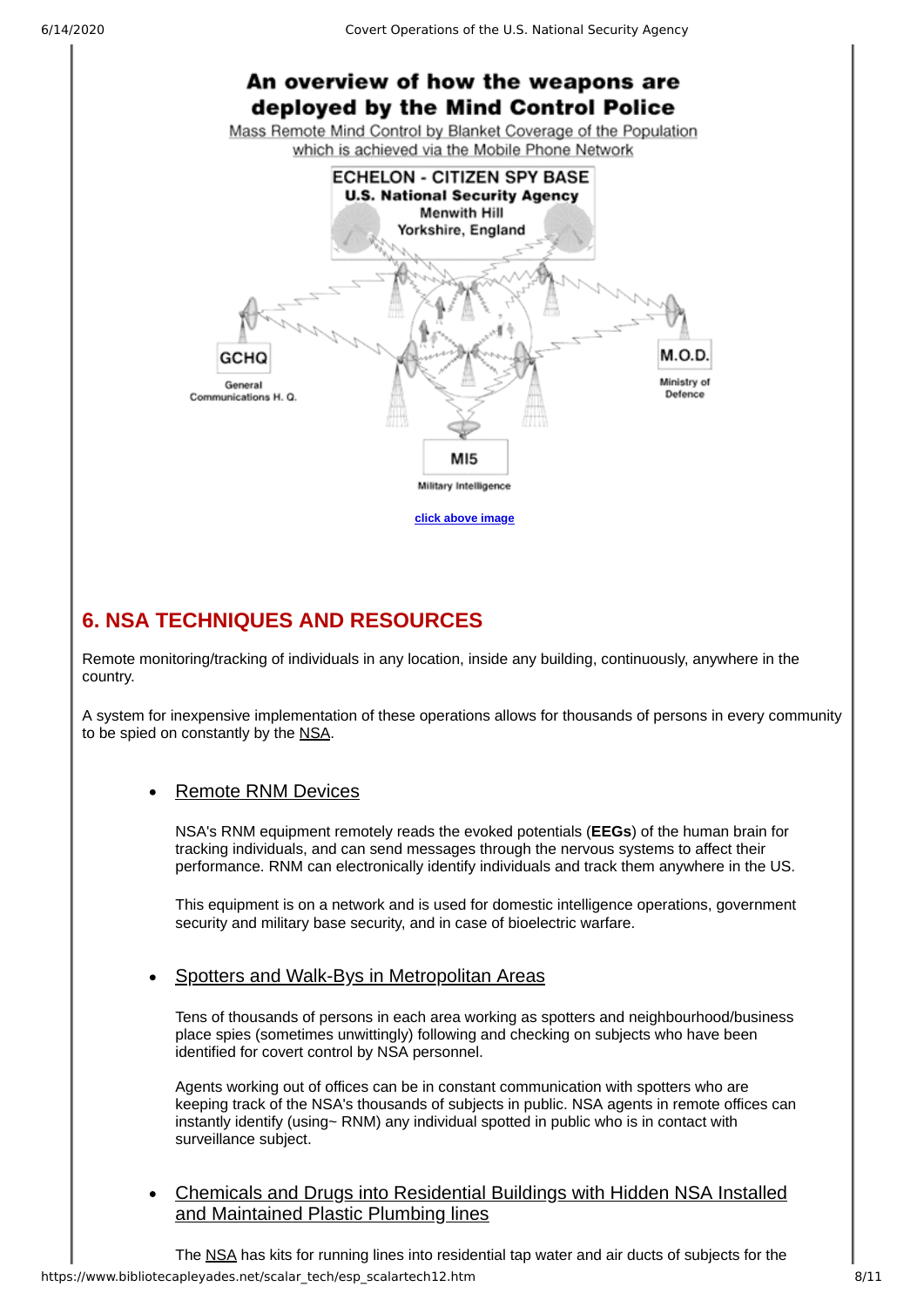6/14/2020 Covert Operations of the U.S. National Security Agency

delivery of drugs (such as sleeping gas or brainwashing-aiding drugs).

This is an outgrowth of CIA pharmapsychology (psychopharmacology).

### Brief Overview of Proprietary US Intelligence/Anti-Terrorist Equipment Mentioned

Fixed network of special EMF equipment that can read EEGs in human brains and identify/track individuals by using digital computers. **ESB** (*Electrical Stimulation to the Brain*) via EMF signal from the NSA Signals Intelligence is used to control subjects.

EMF equipment that gathers information from PC circuit boards by deciphering RF emissions, thereby gaining wireless modem-style entry into any personal computer in the country. All equipment hidden, all technology secret, all scientific research unreported (as in electronic warfare research).

Not known to the public at all, yet complete and thorough implementation of this method of domestic intelligence has been in place since the early 1980s.

#### Editor's Note:

I tried ringing Mr Akwei to find out what was the out-come, if any, of his court case. He firmly but kindly told me that he could not speak about anything to do with the case over the phone and hung up. A subsequent conversation of similar length resulted in the information that he did not wish his address or phone number published with this article.

So, if we hear of any developments, we'll let you know.

Its totally obvious from the above article that the US **National Security Agency** is none other than a covertly run terrorist organization.

Their highly sophisticated technology that is used to monitor and manipulate the minds of millions of innocent people daily, is a blatant expression of the dominating and authoritarian mentality that exists behind the facade of our so called democratic society.

George Orwell's "*THOUGHT POLICE*" is an absolute reality in today's world.

Whether we realize it or not, every individual within our society is negatively effected by this dictatorship attitude.

It has to change - It will change - It starts with you!

**George Farquhar [Project Freedom](http://www.mindcontrolforums.com/pro-freedom.co.uk/index.html)**

#### **An example of EMF Brain Stimulation Table 1**

| <b>Brain Area</b>    | <b>Bioelectric Resonance</b><br><b>Frequency</b> | <b>Information Induced Through</b><br><b>Modulation</b> |
|----------------------|--------------------------------------------------|---------------------------------------------------------|
| Motor Control Cortex | 10 Hz                                            | Motor Impulse co-ordination                             |
| Auditory Cortex      | 15 Hz                                            | Sound which bypasses the ears                           |
| Visual Cortex        | 25 Hz                                            | Images in the brain bypassing the eyes                  |
| Somatosensory        | 9 Hz                                             | Phantom touch sense                                     |
| Thought Center       | 20 Hz                                            | Imposed subconscious thoughts                           |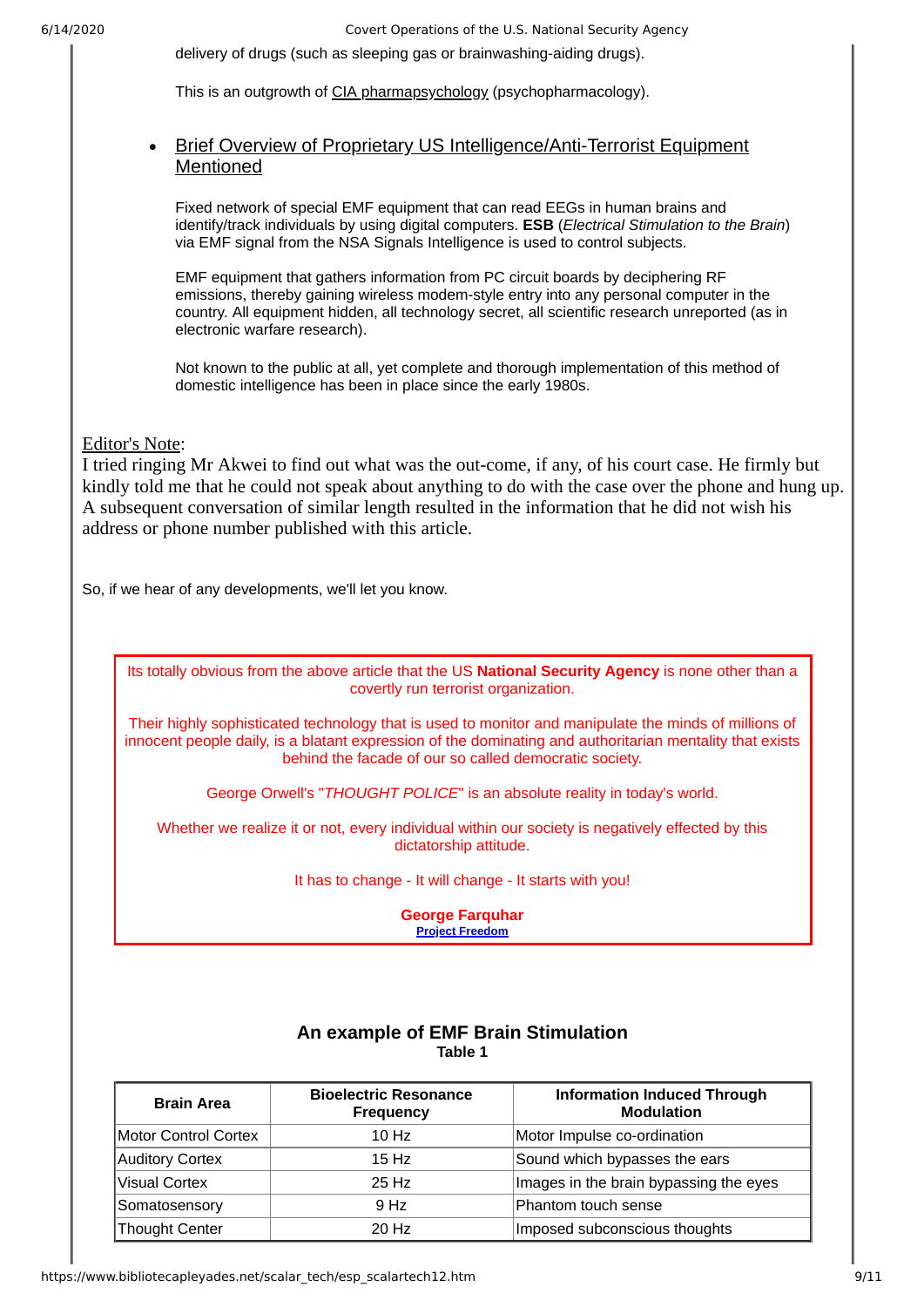## **RESOURCES**

These **publications** have only been discovered since December 1991, after Plaintiff had already notified authorities (Dept of Justice, etc.) of Public Corruption by named *NSA employees*.

When no action was taken against the **NSA** employees, I researched the Intelligence Community electronic surveillance technology involved and discovered the following publications.

- The Body Electric: Electromagnetism and the Foundation of Life, by Robert Becker, M.D. Monitoring neuroelectric information in the brain ESB. (p. 265,313,318)
- Cross currents, by Robert Becker. Simulating auditory hallucinations. Remote computer tampering using RF emissions from the logic board. (p. 70,78,105,174,210,216,220,242,299,303)
- Currents of Death, by Paul Brodeur. Driving brain electrical activity with external EM; magnetophosphenes; Delgado. (p. 27,93)
- The Zapping of America, by Paul Brodeur. DoD EM ESB research; simulating auditory hallucinations.
- Of Mice, Men and Molecules, by John H. Heller 1963 Bioelectricity; probing the brain with EM waves. (p, 110)
- The Three-Pound Universe, by Judith Hooper. CIA EEG research; EEGs for surveillance. (p.29,132,137)
- In the Palaces of Memory, by George Johnson. EM emissions from the brain; the brain as an open electromagnetic circuit.
- The Puzzle Palace, by James Bamford. Signals Intelligence; most advanced computers in the early 'sixties.
- The US Intelligence Community. Glossary terms at National Security Archives; Radiation Intelligence (information from unintentionally emanated electromagnetic energy, excluding radioactive sources).
- [The Search for the "Manchurian Candidate](https://www.bibliotecapleyades.net/sociopolitica/manchurian/marks.htm)", by John Marks. Electrical or radio stimulation to the brain; CIA R&D in bioelectrics. (p.227)
- Secret Agenda, by Jim Hougan. National security cult groups.
- Crimes of the Intelligence Community, by Morton Halperin. Surreptitious entries; intelligence agents running operations against government workers.
- War in the Age of Intelligent Machines, NSA computer supremacy, complete control of information.
- Alternate Computers, by Time-Life Books. Molecule computers.
- The Mind, by Richard Restak, M.D. EEG Systems inc.; decoding brain EM emanations, tracking thoughts on a computer. (p. 258)
- MedTech, by Lawrence Galton. Triggering events in the brain, direct to auditory cortex signals.
- Cyborg, by D.S. Halacy, Jr, 1965. Brain-to-computer link research contracts given out by the US government.
- Psychiatry and the CIA: Victims of Mind Control, by Harvey M. Weinstein M.D. Dr. Cameron; psychic driving; ultraconceptual communications.
- Journey Into Madness: The True Story of Secret CIA Mind Control and Medical Abuse, by Gordon Thomas, Intelligence R&D; Delgado; psychic driving with radio telemetry. (p. 127,276,116,168,169)
- Mind Manipulators, by Alan Scheflin and Edward M. Opton. MKULTRA brain research for information-gathering.
- The Brain Changers, by Maya Pines. Listening to brain EM emissions. (p.19)
- Modern Bioelectricity. Inducing audio in the brain with EM waves; DoD cover-up; EM wave ESB; remote EEGs
- Magnetic Stimulation in Clinical Neurophysiology, by Sudhansu Chokroverty. Magnetophosphenes; images direct to the visual cortex.
- The Mind of Man, by Nigel Calder. US intelligence brain research.
- Neuroelectric Society Conference, 1971. Audio direct to the brain with EM waves; 2-way remote EEGs.
- Brain Control, by Elliot S. Valenstein. ESB., control of individuals.